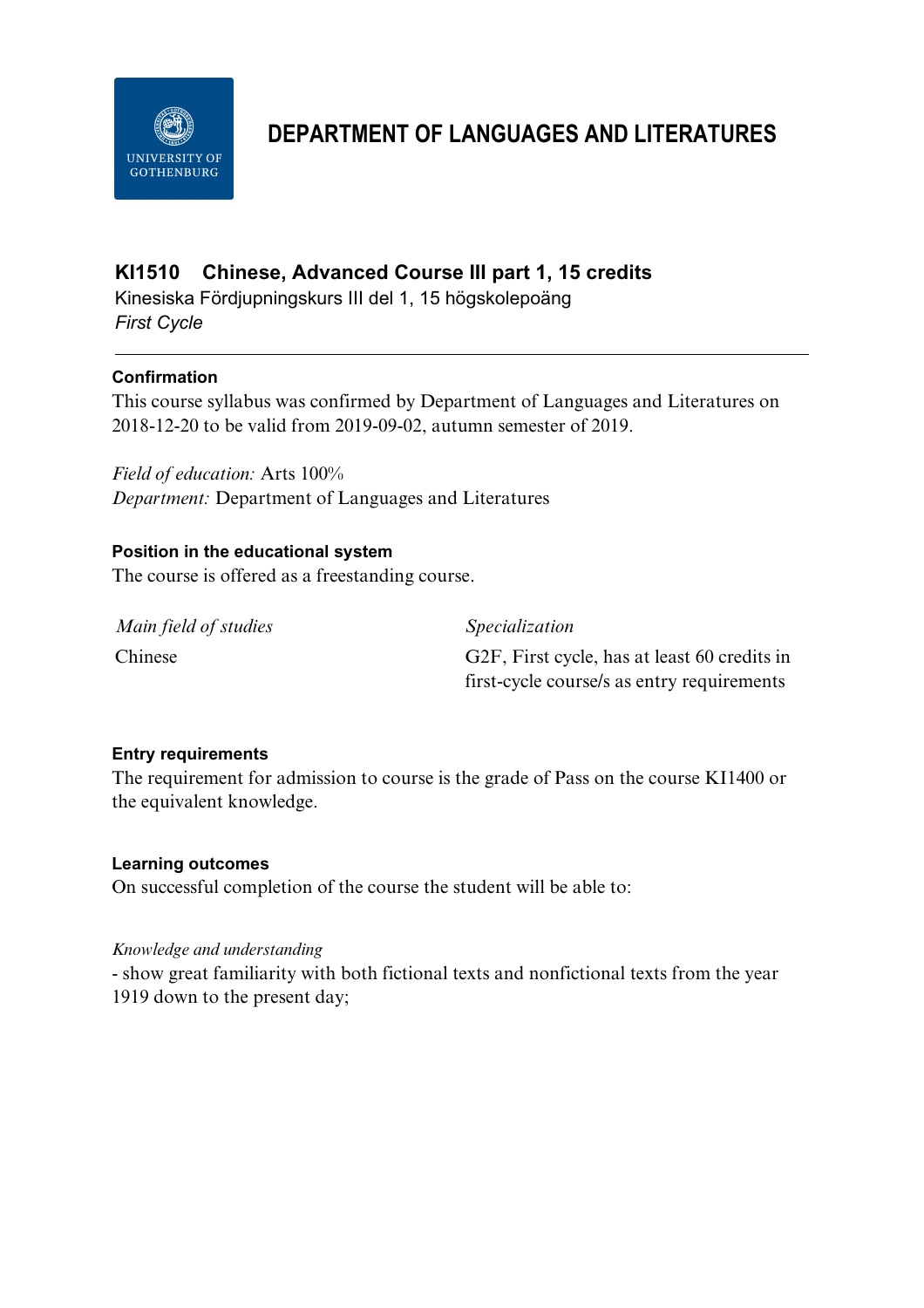- express himself/herself and communicate well both orally and in writing in Chinese on familiar subjects;

## *Competence and skills*

- read relatively difficult classical Chinese texts with the help of Chinese dictionaries and editions with commentaries in modern Chinese;

- demonstrate basic knowledge of Chinese history of ideas as well as basic knowledge of the corpus of classical texts;

### *Judgement and approach*

- demonstrate an academic approach in analyses of classical Chinese texts.

## **Course content**

The course builds on Advanced Course II and yields more advanced skills in speaking, reading and writing modern Standard Chinese (putonghua) as well as improved listening comprehension. The course also trains the use of Chinese in an academic context, and yields more advanced knowledge of classical Chinese.

The course consists of three modules:

Modern non-fiction, 6 Higher Education Credits

Reading and translating a selection of representative texts, mainly from the year 1919 down to the present day, along with grammatical explanations. Oral and written language proficiency.

Modern fiction, 6 Higher Education Credits

Reading and translation a selection of representative texts, mainly from the year 1919 down to the present day, along with grammatical explanations. Introduction to individual authors and literary specialisations.

Classical Chinese II, 3 Higher Education Credits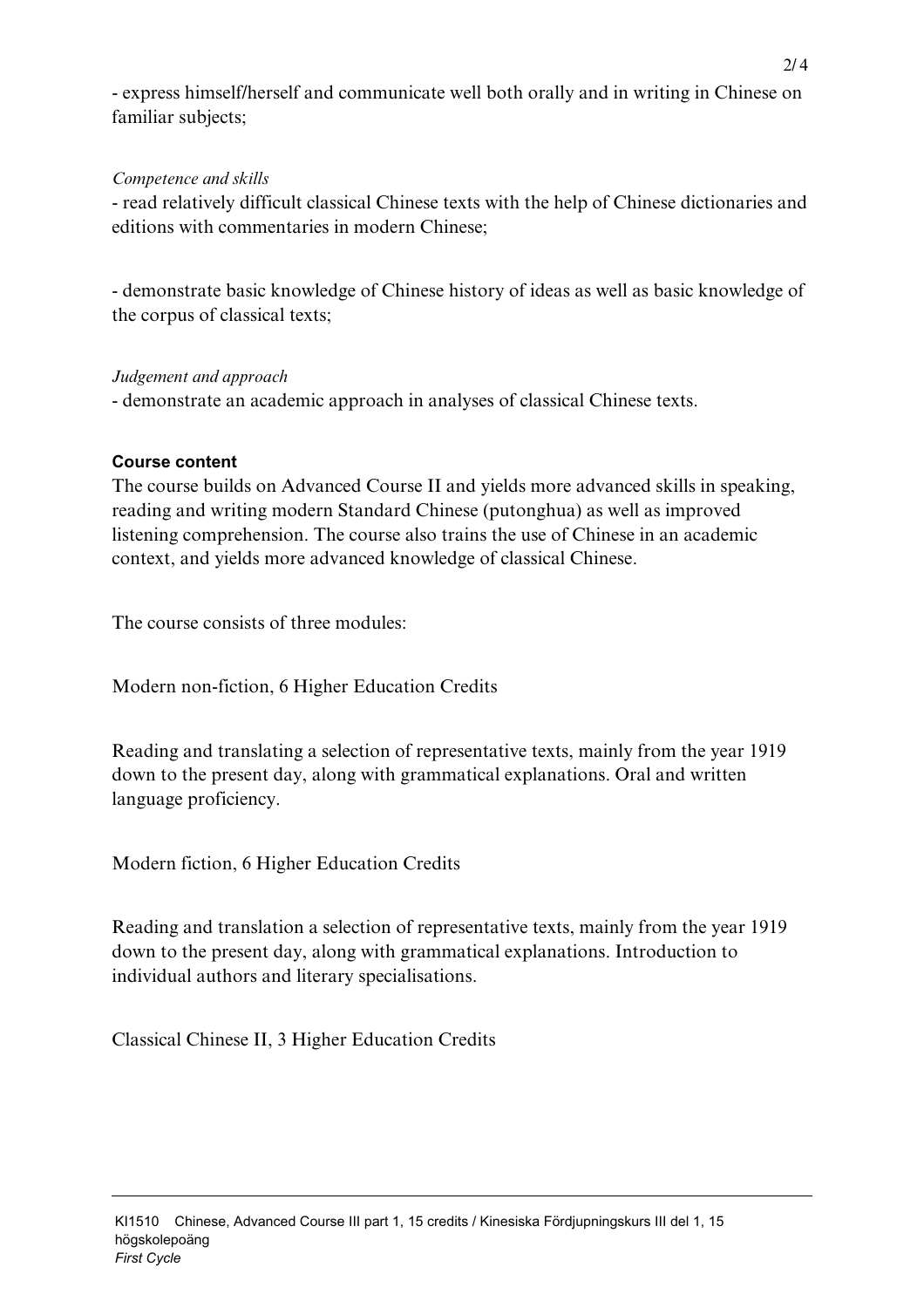Continuation of the course Classical Chinese I. The course aims to anchor students' existing knowledge of classical Chinese grammar in the philosophic discourse that is expressed in the two syncretic and in terms of volume extensive works Lüshi chunqiu and Huainan zi from the years 239 and 139 B.C. respectively.

#### **Form of teaching**

The teaching consists of lectures and seminars.

*Language of instruction:* Chinese and Swedish

#### **Assessment**

To what extent student achieved the aims of the course is tested through home assignments, oral presentations and written tests.

If a student, who has failed the same examined component twice, wishes to change examiner before the next examination, a written application should be sent to the department responsible for the course and this should be granted unless there are special reasons to the contrary (Chapter 6, Section 22 of Higher Education Ordinance).

In cases where a course has been discontinued or substantially revised, a student should be guaranteed to sit the examination on at least three occasions (including the ordinary examination occasion) during a period of at least one year based on the previous course structure.

#### **Grades**

The grading scale comprises: Pass with Distinction (VG), Pass (G) and Fail (U). For the grade Pass with distinction on the whole course, at least 50% of the credits must be Pass with distinction.

#### **Course evaluation**

The students are given the opportunity to make a written evaluation of the course. Results of the evaluation are published digitally.